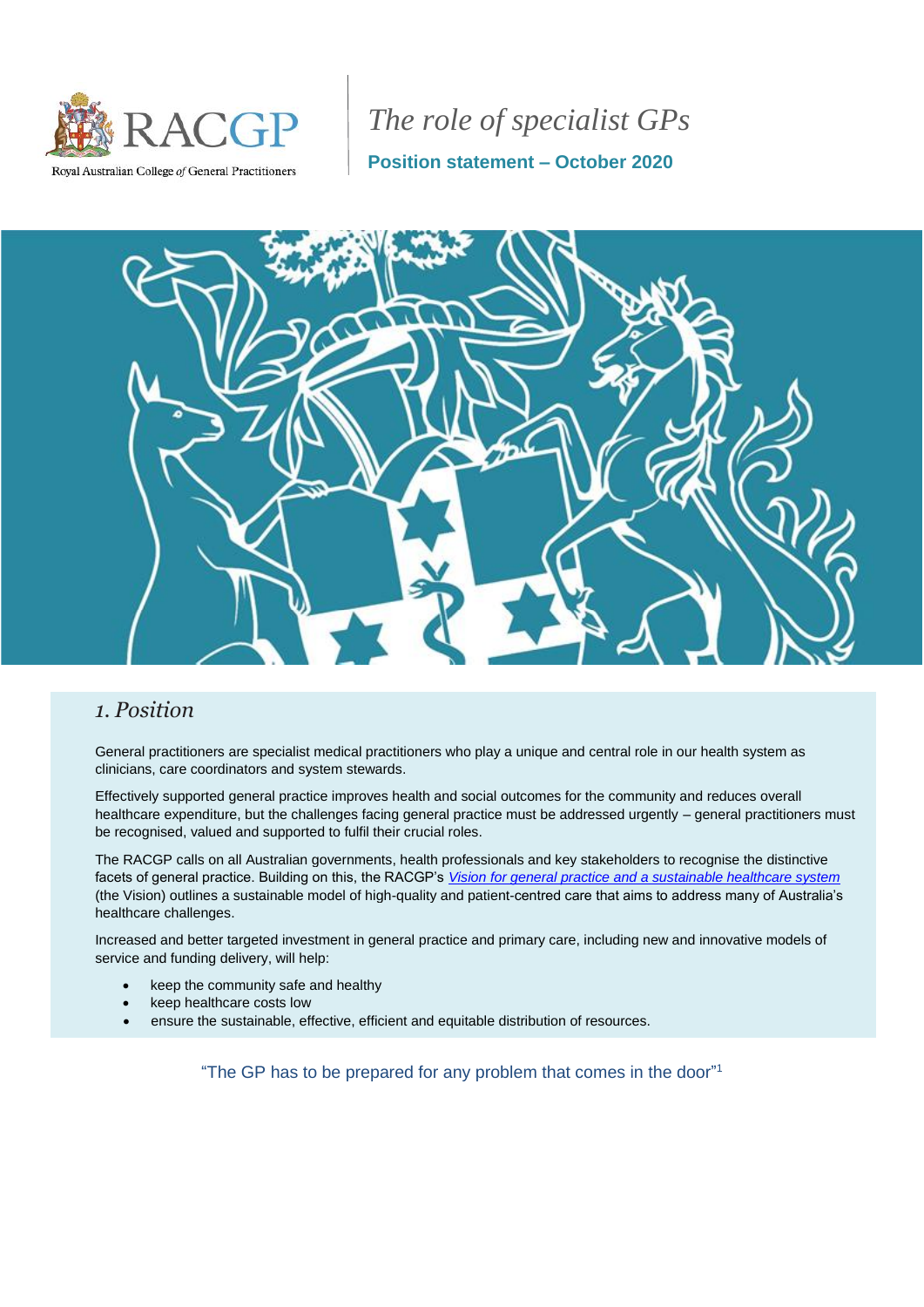# *2. General practitioners as medical specialists*

GPs are medical specialists, recognised under the *Health Practitioner Regulation National Law Act 2009*. The term 'specialist general practitioner' is a protected title.

Generalism as a medical speciality refers to a broad remit that encompasses the physical, psychological, environmental, social and cultural determinants and manifestations of health and wellbeing and a practice that considers all of these aspects of a person across the lifespan. GPs treat everyone and their entire being – this is the defining and distinctive feature of general practice.

GPs undergo significant training in medicine, including the completion of a five to six year Bachelor of Medicine and Bachelor of Surgery (MBBS), followed by two years of post-graduate hospital training and three years of supervised general practice training.

Following this, prospective GPs must pass examinations of an accredited general practice training program, such as Fellowship of the Royal Australian College of General Practitioners (FRACGP), before being able to use the specialist general practitioner title. After completing these requirements and registering with the Australian Health Practitioner Regulation Agency, GPs undertake ongoing quality improvement and continuing professional development activities each year to maintain their registration.

General practice is the foundation of the Australian healthcare system. Australians see GPs more than any other health professional – in 2018-19, GPs and their teams provided nearly 160 million services, with almost nine in ten people consulting a GP.<sup>2</sup> 80% of Australians have a usual GP and 90% a usual practice.<sup>3</sup> Read more about general practice, becoming a GP and GP careers [on our website.](https://www.racgp.org.au/education/students/a-career-in-general-practice)

### *3. What are specialist general practitioners?*

### **3.1 Clinicians**

GPs work to ensure the health and wellbeing of individuals and communities. They are the most accessed, and the most accessible, component of our healthcare system. GPs have an in-depth understanding of the whole patient – they work within communities, deal with all aspects of physical and mental health, provide care through all stages of life and consider patients within their social, cultural and environmental contexts. This holistic, patient-centred and relationship-based approach is unique amongst doctors and other medical specialists.

GPs typically act as the first point of contact for patients within the healthcare system and provide ongoing care, with this therapeutic relationship a key part of clinical practice. They are trained in diagnosis and treatment, prevention and management of both acute and chronic conditions and coordination and supervision of care arrangements. These advanced and diverse clinical skills are essential to their role, as patients often present with undifferentiated symptoms and multi-morbidities.

As primary care professionals, GPs provide cost-effective services that prevent disease and promote health, keeping patients out of hospitals and relieving pressure on other parts of the health system. Some GPs, particularly those in rural and remote areas,<sup>4</sup> also provide more advanced procedures such as surgical, anaesthetic and obstetric care.

#### **3.2 Care coordinators**

Patient needs and the health system itself are becoming increasingly complex. Chronic conditions and multi-morbidities are common and the medical field is becoming further concentrated and specialised, leading to fragmentation and higher healthcare costs. GPs, in their role as care coordinators, are increasingly managing these additional demands.

GPs develop individualised treatment plans, monitor and coordinate the delivery of care, educate patients about their condition/s, connect them with other healthcare providers and evaluate progress. GPs are also trained to lead and coordinate multidisciplinary healthcare teams, where a number of professionals with diverse skills work together to help a patient.

The GP care coordination role helps ensure continuous, comprehensive, patient-centred and high-quality care. This is critical in mitigating the risk of mis- or delayed diagnoses, inappropriate or delayed treatment and adverse events resulting in physical or psychological harm. It also enables better follow-up care, facilitated through timely and meaningful communication with other service providers.

As part of this role, and through their relationships with patients, GPs provide advice and support to help patients understand the system and their options in order to make informed decisions regarding their care. GPs may also provide assistance in legal matters (for example, certifying documents or providing reports related to motor transport or work accidents) and facilitate access to social and disability support services.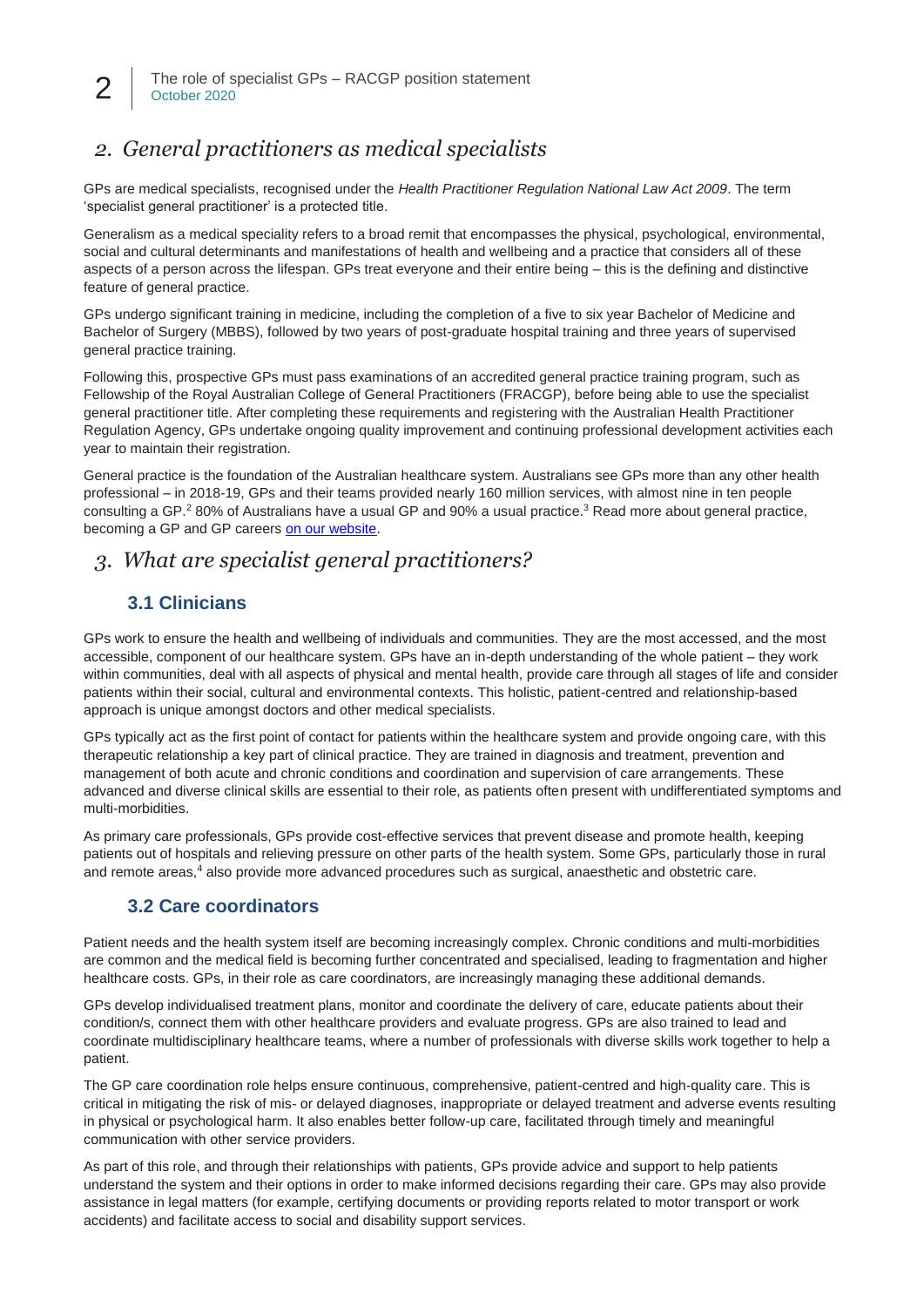### **3.3 System stewards**

3

GPs are well placed to holistically and objectively consider patient needs and circumstances and recommend the most appropriate services. GPs facilitate access to high-quality, evidence-based and necessary care and, in doing so, help to make sure that healthcare resources can be more effectively, equitably and sustainably distributed.

As part of the clinician and care coordination roles, GPs are responsible for ensuring that care is appropriate and necessary and that services are not duplicated, fragmented or contradictory. They also aim to reduce the associated harms and costs associated with inappropriate activities – GPs can help avoid the problematic over-use of medicine and educate patients about the costs and benefits of tests, treatments and procedures.

As primary care professionals, GPs provide appropriate and effective services in an accessible setting and at minimal cost to patients and funders. General practice services help to prevent conditions which may require more expensive and intensive care and divert semi-urgent or non-urgent emergency department presentations. GPs also determine the need for and guide appropriate referral for more advanced investigations and treatment.

### *4. Benefits of general practice*

Health systems with a greater focus on generalist care are more equitable and have lower costs and better health outcomes than those with a specialist or hospital focus.<sup>5</sup>

### **4.1 Ensuring high-quality care for patients**

There are significant benefits to the long-term, patient-centred care provided by GPs.<sup>6,7</sup> For instance, the ongoing patient-GP relationship encourages patient engagement and assists the targeting of services for patients with chronic and complex conditions.<sup>8</sup> This partnership also helps patients increase awareness, understanding and confidence regarding their needs and options.<sup>9</sup>

Patients who regularly see the same GP report high levels of satisfaction with their care.<sup>10-12</sup> Continuity of care is associated with lower mortality rates,<sup>13</sup> rates of hospitalisation,<sup>10,14,15</sup> emergency department attendances<sup>10,16</sup> and hospital re-admission rates.<sup>17</sup> There is also evidence the GP stewardship role improves coordination and quality of care.<sup>18,19</sup>

The patient-GP relationship enables practices to understand the community in which they work, facilitating the targeted delivery of resources and community engagement,<sup>20</sup> and GPs are able to advise patients on matters extending beyond the biomedical or psychological. GPs are well placed to promote or 'prescribe' non-clinical services and activities to patients and communities,21-23 which can help address many of the wider determinants of health.

The services provided by GPs are critical in addressing the health disparities faced by disadvantaged and vulnerable population groups.<sup>5,24,25</sup> In Australia, general practice has been associated with health benefits for Aboriginal and Torres Strait Islander communities.<sup>26,27</sup> Early access to health promotion and preventive care also helps patients stay more active in their community, reducing the length of hospital stays and re-admission rates and targeting health resources to patients who will benefit most. The ongoing patient-GP relationship also allows for the delivery of both systematic and "opportunistic" healthcare services, where a patient presents for another (related or unrelated) issue.

Much end-of-life care happens in general practice. GPs' breadth of clinical responsibility, ongoing relationships with patients and families and ability to coordinate care is highly valued by both patients and carers in a palliative context.<sup>28</sup>

### **4.2 Reducing healthcare expenditure**

Clinical decisions affect healthcare expenditure. GPs and their teams provide nearly 160 million patient services<sup>2</sup> each year at a fraction of the cost of hospital services.<sup>29,30</sup> GPs reduce health costs by:

- providing accurate entries into health records to foster continuity of care
- ensuring that all services are appropriate and necessary, for instance by using evidence to evaluate the need for and benefits/harms of tests, treatments and procedures
- providing both systematic and opportunistic preventive services to stop or delay the onset of disease and allow for early diagnosis
- encouraging patient self-care, including the use of non-clinical services and social prescribing
- avoiding chronic disease complications
- managing conditions that would otherwise result in an emergency department presentation or admission.

The effective care provided in the general practice setting reduces the need for more expensive care provided in hospitals or by other medical specialists.<sup>14</sup> Support for and use of general practice services is associated with slower growth in health expenditure and better system quality, equity and efficiency, $31$  as well as overall significant savings to the health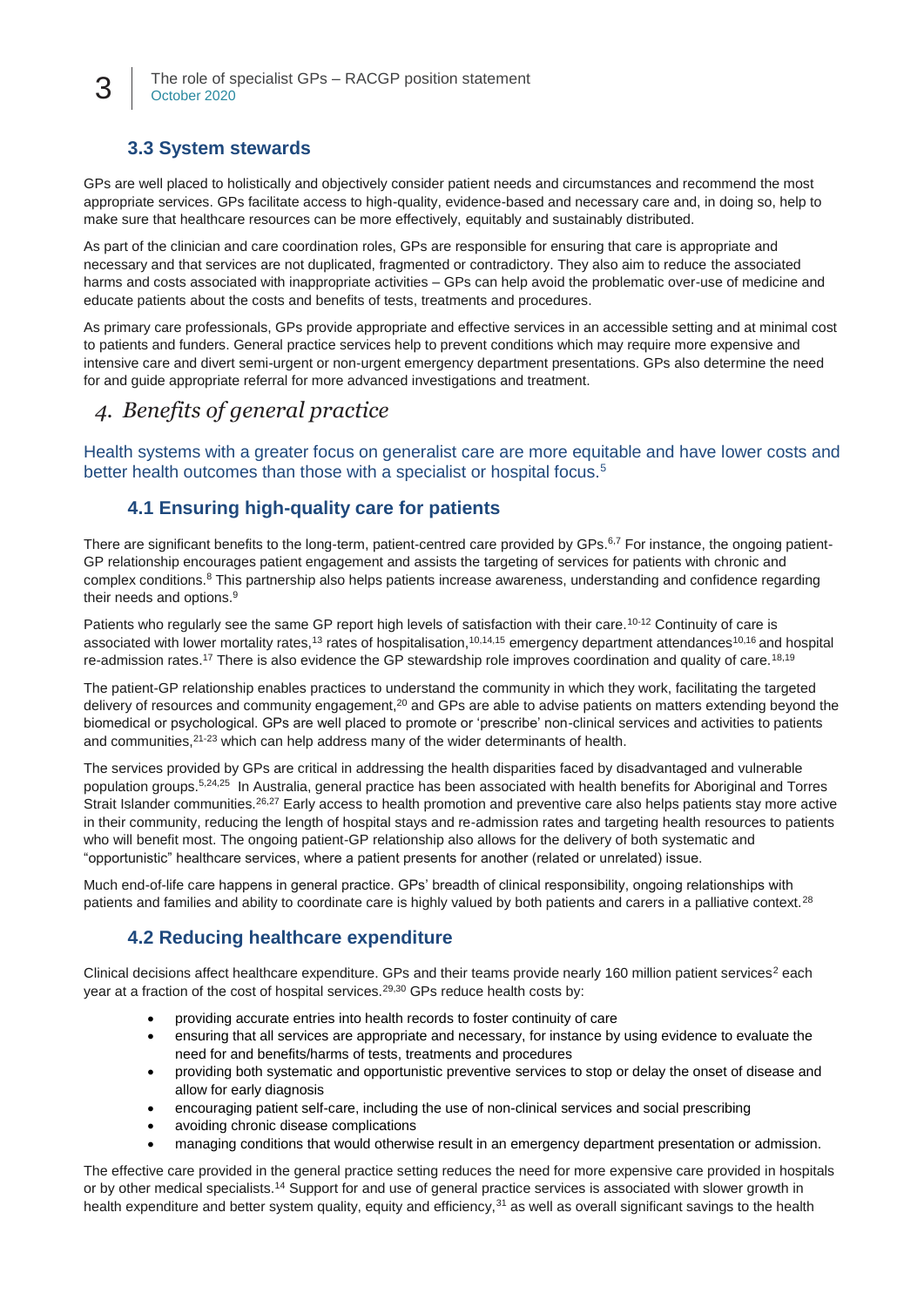

system.<sup>32,33</sup> A recent review of the GP role in managing access to the health system confirms that stewardship results in reduced healthcare use and expenditure.<sup>19</sup>

The RACGP has previously estimated that a reduction in the prevalence of low-urgency emergency presentations and hospital admissions from preventable conditions, as a result of better support for and investment in general practice, could achieve savings in the hospital sector of up to \$4.5 billion a year.<sup>34</sup>

## *5. Challenges for the future of general practice*

Australia's health system, which relies heavily on general practice, is considered amongst the best in the world.<sup>35</sup> However, the contribution of general practice to our health system is often unrecognised and undervalued, increasing pressures on GPs and the crucial services they provide.

### **5.1 Undervaluing the GP role**

The unique combination of roles and skills highlights the distinctive scope of the general practice specialisation. General practice provides the appropriate entry point to the healthcare system and GPs are the ideal long-term partner in overseeing patient care, navigating the system and safeguarding community health and wellbeing. In this environment, the critical expertise, experience and functions of GPs ensure quality of care and patient safety.

The role of GPs as clinicians, care coordinators and system stewards is under threat, with potentially dire implications for patients, the community and the broader health system.

This may be attributed to systemic undervaluation of the critical role GPs currently play. There is a tendency for governments, other health professionals and the community to overlook general practice as a medical specialty and to take its services for granted. The lack of recognition of GPs as highly trained medical specialists has the potential to negatively influence perceptions about the worth of general practice services. This poses challenges to the viability of general practice and the future of the GP workforce, as evidenced by current trends whereby medical trainees are increasingly choosing to pursue other specialisations.<sup>36</sup>

### **5.2 Expanding scope of practice**

This issue also manifests in various proposed reforms to expand the scope of practice for other primary health professions. Relying on health professionals lacking the necessary medical training or registration to provide medical services is an inappropriate and unsustainable solution to addressing the health needs of Australians.

GPs have advanced clinical training and skills in diagnostics, therapeutic interventions and care coordination and leadership. GPs also holistically and objectively promote patient health and wellbeing across the range of physical, mental and social experiences, including multi-morbidity. These are distinctive facets of general practice and GPs are unlike any other health professionals in Australia.

In addition, minimal professional or commercial conflicts of interest exist in general practice when GP roles are fulfilled and appropriately valued and supported – vested interests, when it comes to the delivery of healthcare and distribution of resources, do not promote patient interests or maximise community-wide benefits.<sup>37</sup>

Moves to increase access to health services provided with no connection to a patient's general practice, such as vaccinations in the pharmacy setting and attributing equivalent levels of authority and autonomy to nurse practitioners, will undermine the quality and efficiency of our healthcare system. Failure to involve a patient's GP prevents the GP and practice from carrying out their essential role of providing coordinated and comprehensive care.

Expanding the scope of practice of healthcare professionals who do not have the same level of training as GPs may also lead to a two-tiered primary healthcare system where:

- patients who cannot access GP services (for example, due to cost or geographic location) receive care from another professional without the same level of qualification as a GP
- other health professionals replace GPs as the first point of contact, with responsibility for screening and triaging and potentially the treatment of all apparently minor ailments.

This has the potential to reduce equity of access to high-quality healthcare and increase health disparities for already disadvantaged communities. In addition, a GP's ability to detect early warning signs of disease and provide early intervention (particularly in the common clinical context of complex and undifferentiated symptoms) would be diminished. This also has implications for the delivery of continuous, comprehensive and whole-person care.

Initiatives that seek to duplicate existing GP-led primary healthcare services or expand the scope of less qualified health practitioners will invariably lead to fragmented care and pose risks to the community and our health system. Allowing for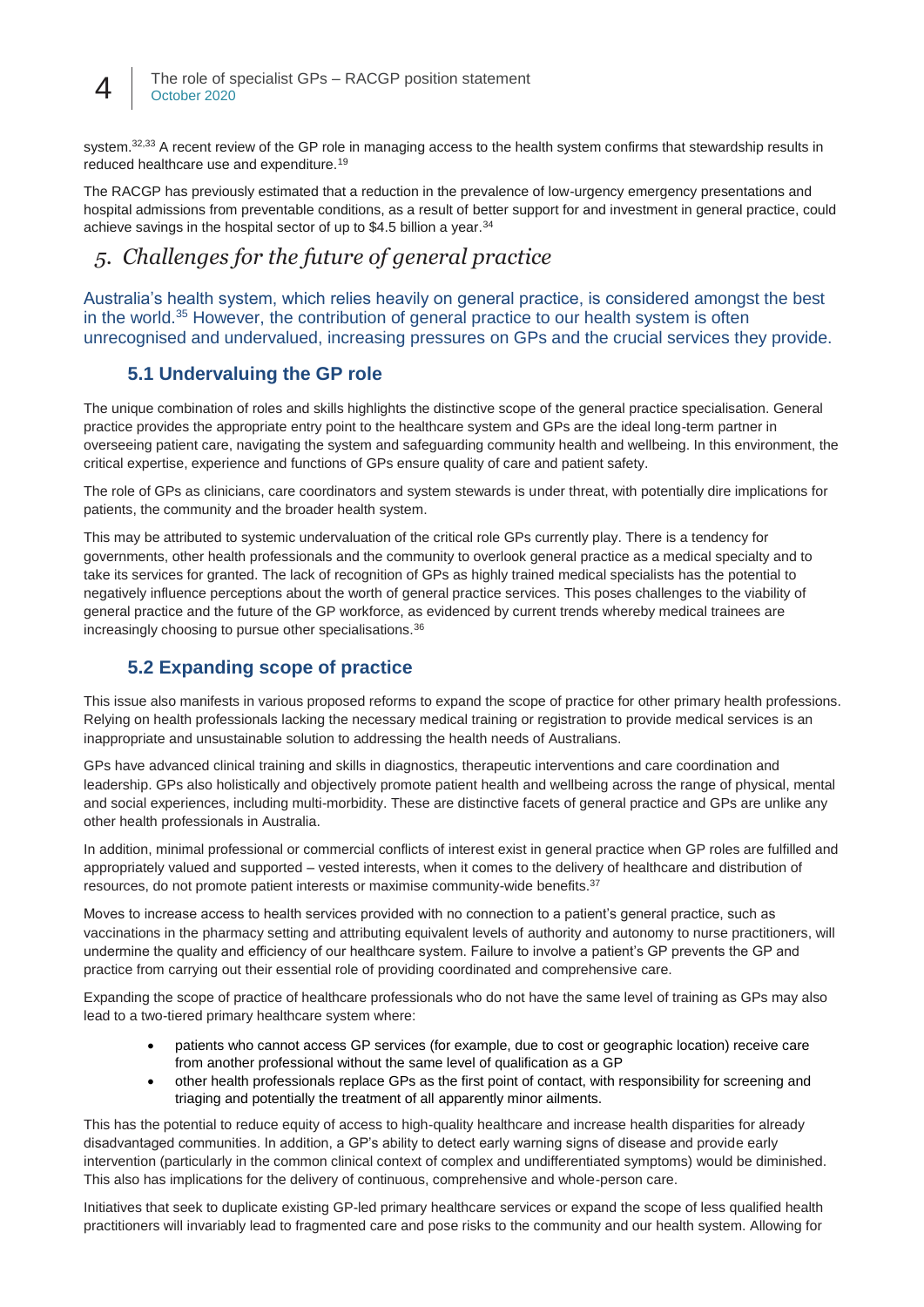this scope creep may increase access and convenience for patients, but it may also expose patients to care that is not safe, comprehensive or coordinated.

### **5.3 Inadequate funding**

The cost of providing high-quality care to a growing and ageing population with increasingly complex needs are increasing dramatically.<sup>29</sup> However, even with the lifting of the 'Medicare rebate freeze', funding for general practice services remains low and has stagnated threatening the sustainability of general practice.

Despite the vast majority of patient care being provided via general practice, governments dedicate little funding towards the sector. In 2017-18, Australian governments (including national, state/territory and local governments) spent \$126.6 billion on health.<sup>29</sup> Over the same period, government expenditure on general practice was \$9.8 billion, representing approximately 7.7% of all government expenditure on health.<sup>30</sup> Table 1 compares government expenditure across select components of our health system.

|  | Table 1. Government expenditure on selected components of the Australian health system, 2017-1829, 30 |  |
|--|-------------------------------------------------------------------------------------------------------|--|
|  |                                                                                                       |  |

| <b>Component</b>                                             | <b>Government expenditure</b> | Government expenditure per capita |  |
|--------------------------------------------------------------|-------------------------------|-----------------------------------|--|
| <b>Hospitals</b>                                             | \$57.3 billion                | \$2,315                           |  |
| Other medical specialists and<br>allied health professionals | \$14.4 billion                | \$583                             |  |
| General practice                                             | \$9.8 billion                 | \$394                             |  |

More recent government data also highlights that government expenditure on general practice per capita declined between 2017-18 and 2018-19.<sup>30</sup>

### **5.4 The Medicare Benefits Schedule**

In general, Medicare Benefits Schedule (MBS) rebates do not appropriately value general practice services nor reflect the true cost of providing effective general practice care. GPs also report spending a considerable amount of non-billable time on providing integrated services and holistic care to patients.<sup>38,39</sup>

The MBS, as the main source of government support for access to general practice care:

- consistently undervalues GP time and expertise, relative to other medical specialists the RACGP estimates that GP professional attendance items are valued at least 18.5% less than professional attendance items for specialist and consultant physicians, even after consideration of training time
- does not recognise and remunerate crucial aspects of effective general practice care that are not patientfacing, such as liaising with other specialists and service providers, writing comprehensive notes and referrals, organising tests, developing individualised treatment plans and completing necessary paperwork – a recent Australian study<sup>38</sup> has estimated that 12% of GP consultations involve non-billable care for a patient. The value of these unremunerated services has been conservatively estimated at \$10,525.95– \$23,008.05 per GP each year.

The MBS Review, which commenced in 2015, has also recognised that the central funding mechanism of the MBS (ie feefor-service payment) does not adequately support the advanced role of GPs in providing continuing care, prevention and health promotion services and collaborative and integrated team-based care to patients and the community.<sup>40</sup>

#### **5.5 Out-of-pocket costs**

The increasingly inadequate funding dedicated towards general practice, coupled with an outdated funding structure, means that rising costs must either be absorbed by the GP or passed on to patients. It is not viable for practices to continue to absorb increased costs.

Higher out-of-pocket costs are being masked by the selective use of bulk-billing rates, creating an illusion of a highly accessible and equitable healthcare system. While it is often reported that the bulk-billing rate for general practice services is high (over 86% in 2018-191), this refers solely to the proportion of services. Across the country, only 66% of people had all their GP attendances bulk-billed,<sup>41</sup> ie over a third of people had to pay a fee to visit their GP.

Out-of-pocket costs can be a substantial barrier to access, with 1.3 million Australians already delaying or avoiding accessing healthcare due to cost.<sup>42</sup> Certain community groups, particularly those more likely to have more complex health needs in the first instance, are especially vulnerable.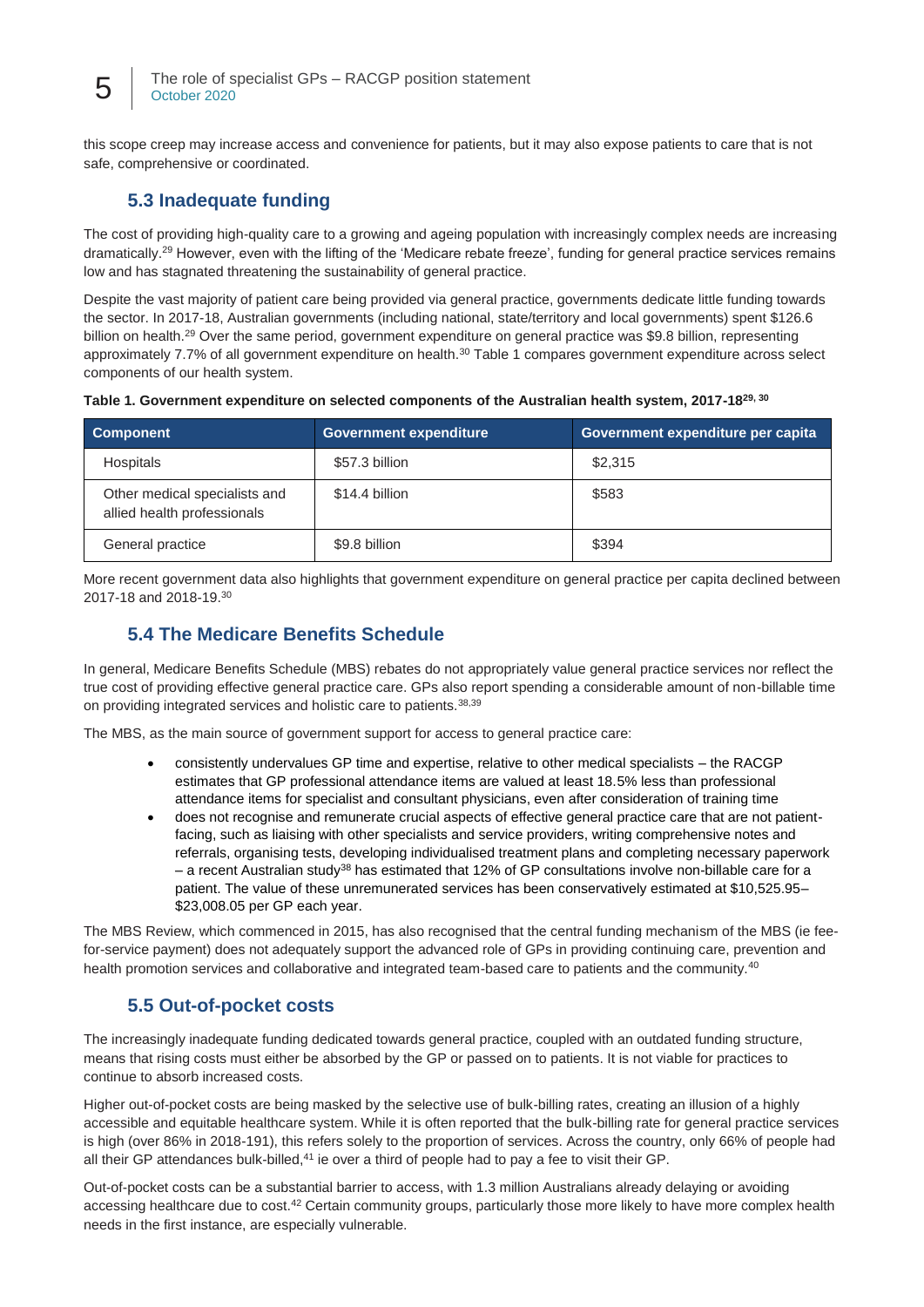The avoidance of general practice services can also lead to increased costs elsewhere in the system, for instance through presentations at emergency departments or subsequent complications requiring more complex care.

### **5.6 Other challenges**

Many other systemic and demographic issues are limiting the ability of GPs to provide effective services.

Australia's health system was developed at a time when the treatment of acute medical conditions was the main focus of care. Our population is both growing and ageing and half the population now has one or more chronic health condition,43 meaning that the location and types of services that people need are substantially different.<sup>44,45</sup> Care needs to be shifted out of the hospital setting, closer to where patients need it in the community setting. A renewed focus on preventive care and general health promotion will also help manage the increasingly complex needs of the community.

GPs are at the forefront of dealing with these new and increased pressures. Without improved support, they will continue to experience high levels of distress, dissatisfaction and burnout, 39,46,47 with implications for the future of the workforce and our health system.

These and other issues impacting upon general practice and the healthcare system, such as workforce distribution and research needs, are expanded upon in the RACGP's Vision, including the supporting document Challenges facing general practice and the Australian healthcare system, and the RACGP's 2020-21 pre-budget submission.<sup>48</sup>

### *6. How can effective general practice be supported?*

To maintain a high-performing healthcare system that delivers high-quality care and health outcomes for the entire population, GPs must be better supported in fulfilling their essential and unique roles.

The Vision describes an alternative model for sustainably funding modern general practice care. It identifies how appropriately targeted support for general practice is an efficient use of health resources and will benefit the community and the entire healthcare system. It provides a patient-centred solution to a range of issues and pressures facing the healthcare system, aligned with international best practice and modern health system approaches.

The Vision and companion documents provide an outline of what can be done to better support general practice and the Australian healthcare system. Other practical actions are discussed in the RACGP's 2020-21 pre-budget submissions.<sup>48</sup>

Alongside the implementation of such initiatives, the critical role that general practice currently plays, and must continue to play in the future, must be acknowledged, respected and valued by government, other health professionals and the community. GPs are the only health professionals who can fully and successfully act as clinicians, care coordinators and healthcare system stewards.

General practice must remain patients' first point of contact within the healthcare system and retain ultimate oversight of patient care. This will allow for the effective delivery of comprehensive long-term and preventive care for the whole person, assessment and diagnosis of complex conditions and initiation, coordination and leadership of treatment plans.

This recognition will contribute to a system that delivers high-quality, patient-centred, low-cost and evidence-based health services, while ensuring an efficient, sustainable and equitable distribution of resources. An increased focus on health promotion, preventive care and holistic conceptions of wellbeing, as supported by general practice, will keep patients healthy and well – the best place for the community is out of emergency departments, hospital clinics and beds, residential aged care facilities and specialists' consulting rooms. Strengthening the role of general practice will also help keep costs to patients down.<sup>49</sup>

Rather than expanding other health professionals' scope of practice, there should be a focus on enhancing GP-led teambased care models, as proposed in the Vision. Mooted amendments to the MBS which aim to reinforce 'GP stewardship within the context of patient-centred primary care'40 may also contribute to the provision of effective general practice services, noting that the Vision provides further recommendations to support this goal.<sup>50</sup>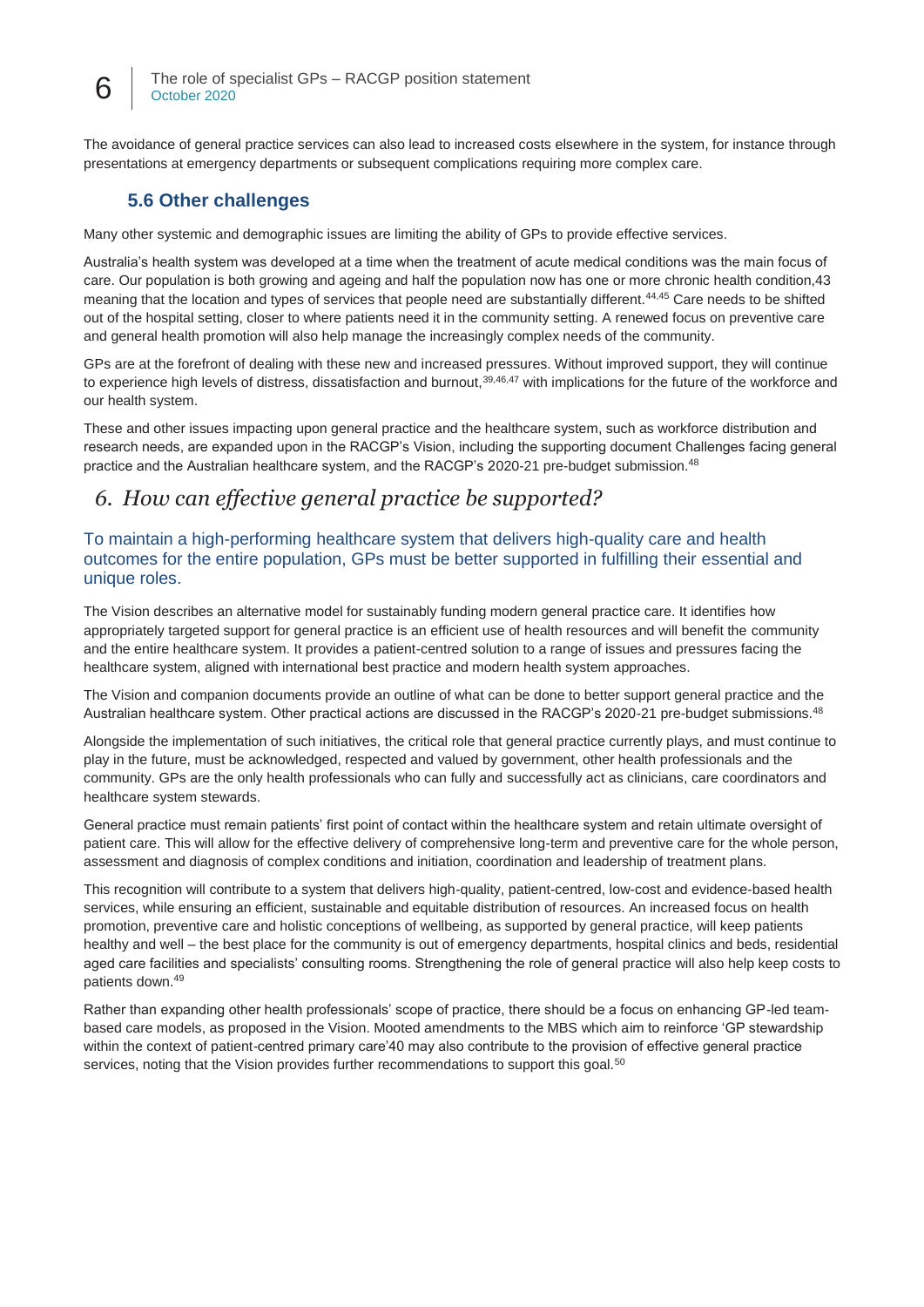# *7. Related resources*

- [Principles on the role of the GP in supporting work participation](https://www.racgp.org.au/FSDEDEV/media/documents/RACGP/Position%20statements/Principles-on-the-role-of-the-GP-in-supporting-work-participation.pdf) Statement by The Collaborative Partnership to improve work participation, supported by the RACGP
- [New and emerging roles in primary healthcare](https://www.racgp.org.au/advocacy/position-statements/view-all-position-statements/health-systems-and-environmental/new-and-emerging-roles-in-primary-healthcare) RACGP position statement
- The role [of general practice in the provision of healthcare to children and young adults](https://www.racgp.org.au/advocacy/position-statements/view-all-position-statements/clinical-and-practice-management/provision-of-healthcare-to-children-and-young) RACGP position statement
- [Advanced skills in rural general practice](https://www.racgp.org.au/advocacy/position-statements/view-all-position-statements/clinical-and-practice-management/advanced-skills-in-general-practice) RACGP position statement
- [GP-led aged care in rural Australia](https://www.racgp.org.au/advocacy/position-statements/view-all-position-statements/health-systems-and-environmental/gp-led-aged-care-in-rural-australia) RACGP position statement
- [RACGP position statements](https://www.racgp.org.au/advocacy/position-statements)
- [RACGP reports and submissions](https://www.racgp.org.au/advocacy/reports-and-submissions)
- [RACGP advocacy resources](https://www.racgp.org.au/advocacy/advocacy-resources)

Author: Funding and Health System Reform Contact: [healthreform@racgp.org.au](mailto:healthreform@racgp.org.au) Review date: 2023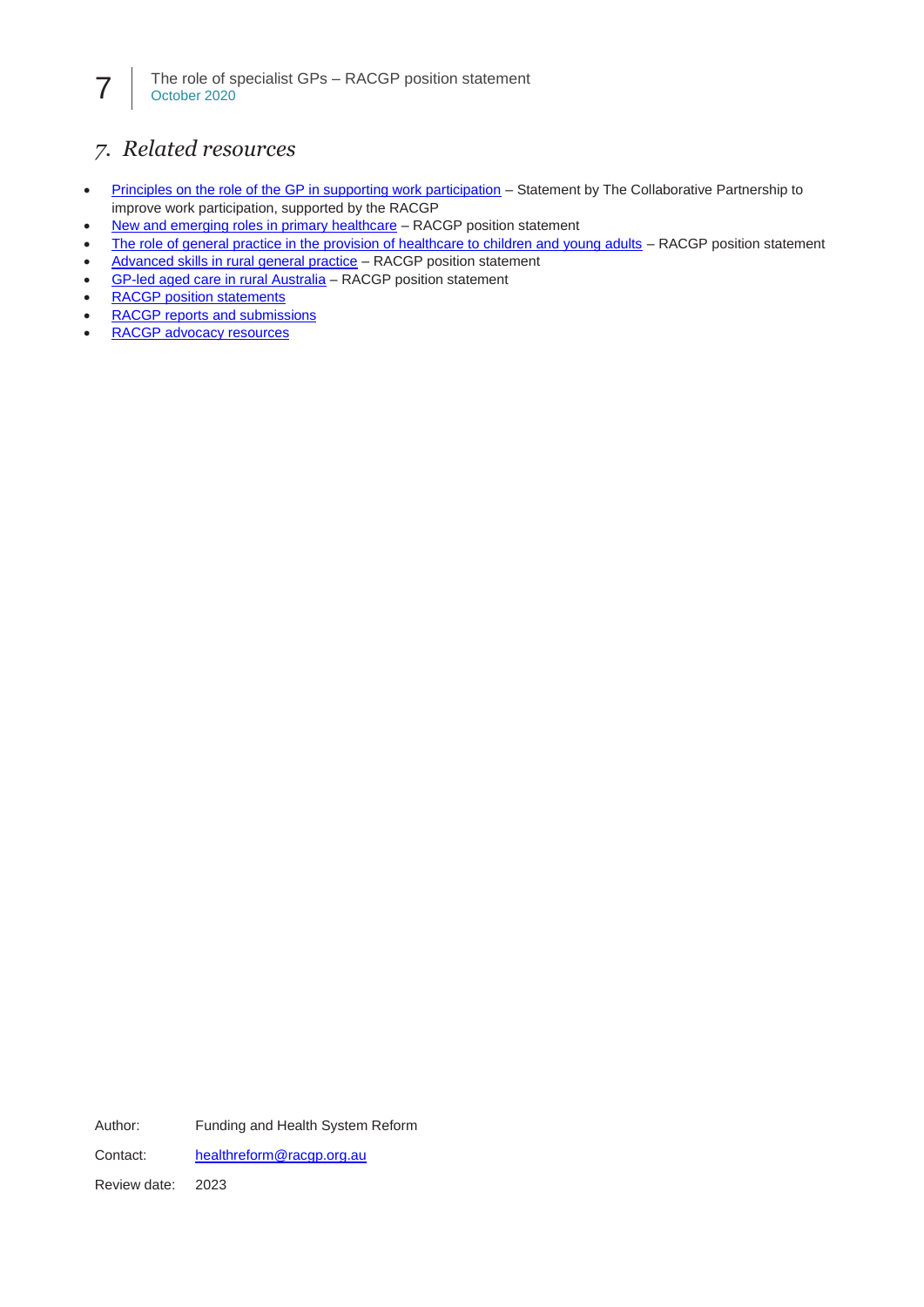### *References*

8

- 1. Murtagh J, Rosenblatt J, Coleman J, Murtagh C. The nature, scope and content of general practice. Murtagh's General Practice. 7th edn. Sydney: McGraw-Hill Education, 2018.
- 2. Australian Department of Health. Annual Medicare Statistics Financial Year 1984-85 to 2018-19. Canberra: Department of Health, 2019. Available at https://www1.health.gov.au/internet/main/publishing.nsf/Content/Annual-Medicare-Statistics
- 3. Wright M, Hall J, van Gool K, Hass M. How common is multiple general practice attendance in Australia? Aust J Gen Pract 2018;47(5):289–96. doi: 10.31128/AJGP-11-17-4413
- 4. Pashen D, Murray R, Chater B, Sheedy V, et al. The Expanding Role of the Rural Generalist in Australia A Systematic Review. Australian Primary Health Care Research Institute. Canberra: ANU, 2007. Available at https://rsph.anu.edu.au/files/full\_report\_12512.pdf
- 5. Starfield B, Shi, L, Macinko, J. Contribution of Primary Care to Health Systems and Health. Milbank Q. 2005; 83(3): 457-502. doi: 10.1111/j.1468-0009.2005.00409.x
- 6. Phillips RL, Short A, Kenning A, Dugdale P, et al. Achieving patient-centred care: The potential and challenge of the patient-asprofessional role. Health Expect 2015;18(6):2616–28. doi: 10.1111/hex.12234
- 7. Australian Institute of Health and Welfare. Coordination of health care experiences with GP care among patients aged 45 and over, 2016. Canberra: AIHW, 2018. Available at https://www.aihw.gov.au/reports/primary-health-care/coordination-of-health-careexperiences-2016/contents/summary
- 8. Primary Health Care Advisory Group. Better outcomes for people with chronic and complex health conditions. Canberra: Department of Health, 2015. Available at www.health.gov.au/internet/main/publishing.nsf/Content/76B2BDC12AE54540CA257F72001102B9/\$File/Primary-Health-Care-Advisory-Group\_Final-Report.pdf
- 9. Pulvirenti M, McMillan J, Lawn S. Empowerment, patient centred care and self-management. Health Expect 2014;17(3):303–10. doi: 10.1111/j.1369-7625.2011.00757.x
- 10. van Walraven C, Oake N, Jennings A, Forster AJ. The association between continuity of care and outcomes: A systematic and critical review. J Eval Clin Pract 2010;16(5):947–56. doi: 10.1111/j.1365-2753.2009.01235.x
- 11. Pereira Gray DJ, Sidaway-Lee K, White E, Thorne A, Evans PH. Continuity of care with doctors A matter of life and death? A systematic review of continuity of care and mortality. BMJ Open 2018;8(6):e021161-e. doi: 10.1136/bmjopen-2017-021161
- 12. Freeman G, Hughes J. Continuity of care and the patient experience. London: The King's Fund, 2010. Available at https://www.kingsfund.org.uk/sites/default/files/field/field\_document/continuity-care-patient-experience-gp-inquiry-research-papermar11.pdf
- 13. World Health Organization. Continuity and coordination of care: A practice brief to support implementation of the WHO framework on integrated people-centred health services. Geneva: WHO, 2018. Available at https://apps.who.int/iris/bitstream/handle/10665/274628/9789241514033-eng.pdf?sequence=1&isAllowed=y
- 14. Bazemore A, Petterson S, Peterson LE, Phillips Jr RL. More comprehensive care among family physicians is associated with lower costs and fewer hospitalizations. Ann Fam Med 2015;13(3):206–13. doi: 10.1370/afm.1787
- 15. Barker I, Steventon A, Deeny SR. Association between continuity of care in general practice and hospital admissions for ambulatory care sensitive conditions: Cross sectional study of routinely collected, person level data. BMJ (Clinical Research Ed) 2017;356:j84-j. doi: 10.1136/bmj.j84
- 16. Western Australia Primary Health Alliance. Comprehensive primary care: What Patient Centred Medical Home models mean for Australian primary health care. Belmont, WA: WAPHA, 2016. Available at https://www.wapha.org.au/wpcontent/uploads/2016/10/Comprehensive-Primary-Care-Booklet.pdf
- 17. Shen E, Koyama SY, Huynh DN, Watson HL, et al. Association of a dedicated post-hospital discharge follow-up visit and 30-day readmission risk in a Medicare advantage population. JAMA Intern Med 2017;177(1):132–35. doi: 10.1001/jamainternmed.2016.7061
- 18. Hofmann SM, Mühlenweg AM. Primary care physicians as gatekeepers in the German healthcare system: quasi-experimental evidence on coordination of care, quality indicators, and ambulatory costs. Am J Medical Research 2017;4(2): 47-72. doi:10.22381/AJMR4220173
- 19. Sripa P, Hayhoe B, Garg P, Majeed A, Greenfield G. Impact of GP gatekeeping on quality of care, and health outcomes, use, and expenditure: A systematic review. Br J Gen Pract 2019 May;69(682):e294–303. doi: 10.3399/bjgp19X702209
- 20. Rigg KK, Engelman D, Ramirez J. A Community-Based Approach to Primary Health Care. In Arxer SL, Murphy JB (eds). Dimensions of Community-Based Projects in Health Care. Cham, Switzerland: Springer International Publishing, 2018; pp. 105-117
- 21. Chatterjee HJ, Camic PM, Lockyer B, Thomson LJM. Non-clinical community interventions: a systematised review of social prescribing schemes. Arts & Health 2018;10(2):97-123. doi: 10.1080/17533015.2017.1334002
- 22. Husk K, Elston J, Gradinger F, Callaghan L, Asthana S. Social prescribing: where is the evidence? British Journal of General Practice 2019; 69 (678): 6-7. doi: 10.3399/bjgp19X700325
- 23. White J, South J. Health together: how community resources can enhance clinical practice. Br J Gen Pract 2012;62(602): 454-455. doi: 10.3399/bjgp12X653804
- 24. The Royal Australian College of General Practitioners. Guidelines for preventive activities in general practice. 9th edn. East Melbourne, Vic: RACGP, 2016. Available at https://www.racgp.org.au/clinical-resources/clinical-guidelines/key-racgpguidelines/view-all-racgp-guidelines/red-book
- 25. Watt G, Brown G, Budd J, Cawston P, et al. General practitioners at the deep end: The experience and views of general practitioners working in the most severely deprived areas of Scotland. Occas Pap R Coll Gen Pract 2012;(89): i-viii, 1-40.